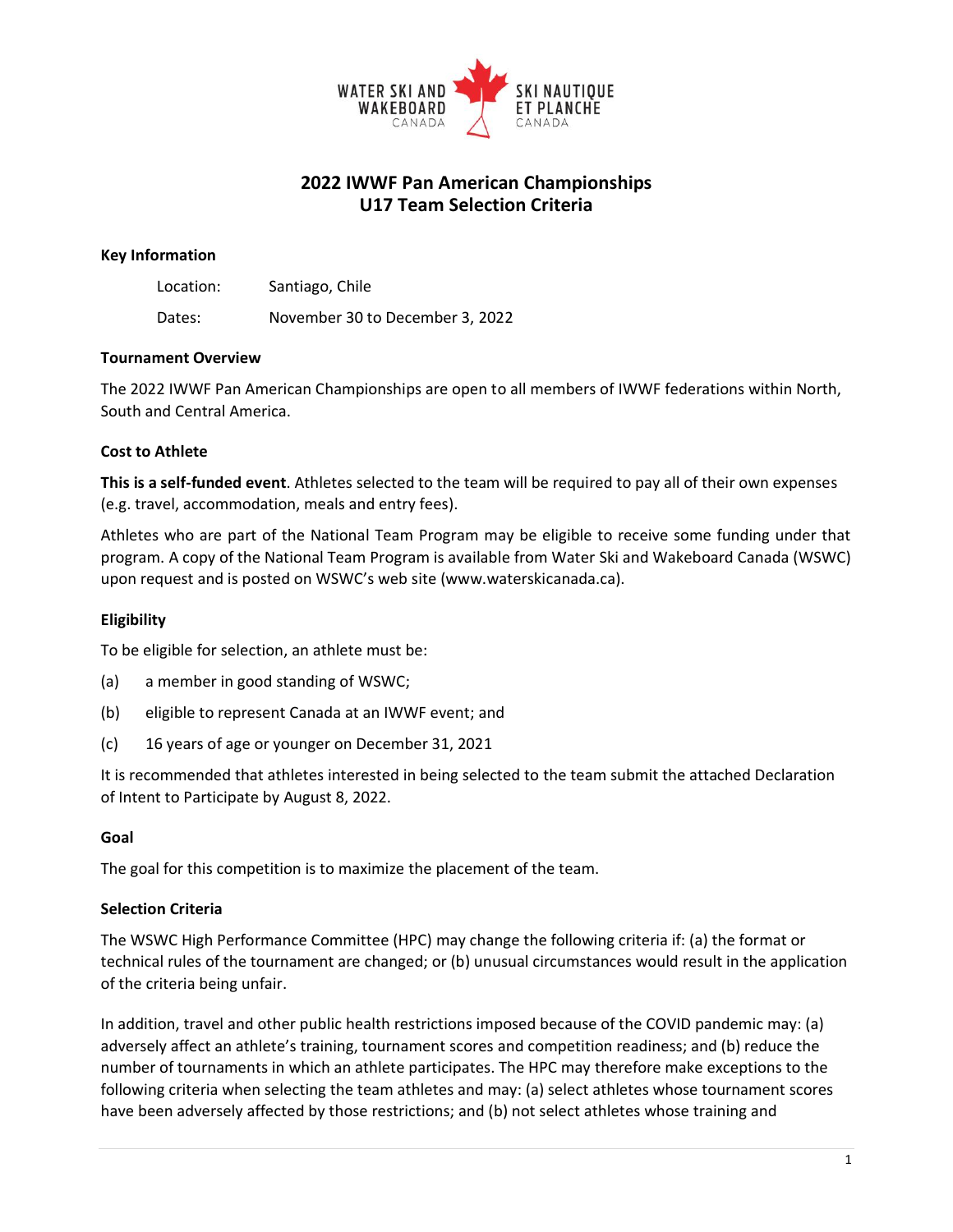

competition readiness have been adversely affected by those restrictions. That may result in an athlete with the highest tournament scores not being selected.

At the Championships, team scores will be calculated using the three highest overall scores in each event of the six athletes named by each country for purposes of determining the team score.

## *Event Selection Scores*

The average of each athlete's three best event scores from three tournaments the results from which qualify for the IWWF's World Ranking Lists during the period from January 1, 2021 to September 26, 2022 will be calculated. Each score must be from a separate tournament and a different site. In addition, the three scores must be one of the combinations from the three eligibility periods set out in the following table.

| <b>Eligibility Period 1</b><br>June 28 to September 26, 2022 | <b>Eligibility Period 2</b><br>January 1 to June 27, 2022 | <b>Eligibility Period 3</b><br>January 1 to December 31, 2021 |
|--------------------------------------------------------------|-----------------------------------------------------------|---------------------------------------------------------------|
| 3 scores                                                     | 0 scores                                                  | 0 scores                                                      |
| 2 scores                                                     | 1 score                                                   | 0 scores                                                      |
| 2 scores                                                     | 0 scores                                                  | 1 score                                                       |
| 1 score                                                      | 2 scores                                                  | 0 scores                                                      |
| 1 score                                                      | 1 score                                                   | 1 score                                                       |

Each athlete's three score average in each event will be converted to overall points using the IWWF overall formulas set out below to determine the athlete's Event Selection Score in that event.

The 1,000 point score to be used for each event in the overall formulas will be the average of the scores of the top three athletes in each event listed on the IWWF World Ranking List whose scores the HPC anticipates will be used in determining the other countries' team scores at the Championships. Those average scores will be set out in the Benchmark Score table below. The HPC may change the Benchmark Scores if the athletes from the other participating countries who enter the Championships are different from the athletes the HPC anticipates. When the Benchmark Scores are determined (and if any scores are later changed), the Benchmark Score table below will be updated and a revised 2022 IWWF Pan American Championships U17 Team Selection Criteria will be posted on WSWC's website.

#### *Selection Parameters*

The following parameters will be used to select six athletes for the U17 Team:

- (a) there may be no more than four athletes of one gender;
- (b) the third highest Event Selection Score of the previously selected athletes will be used to determine if another athlete's Event Selection Score can improve the team score;
- (c) the HPC may select an athlete to provide a backup score even if:
	- (i) that athlete's Event Selection Score is lower; and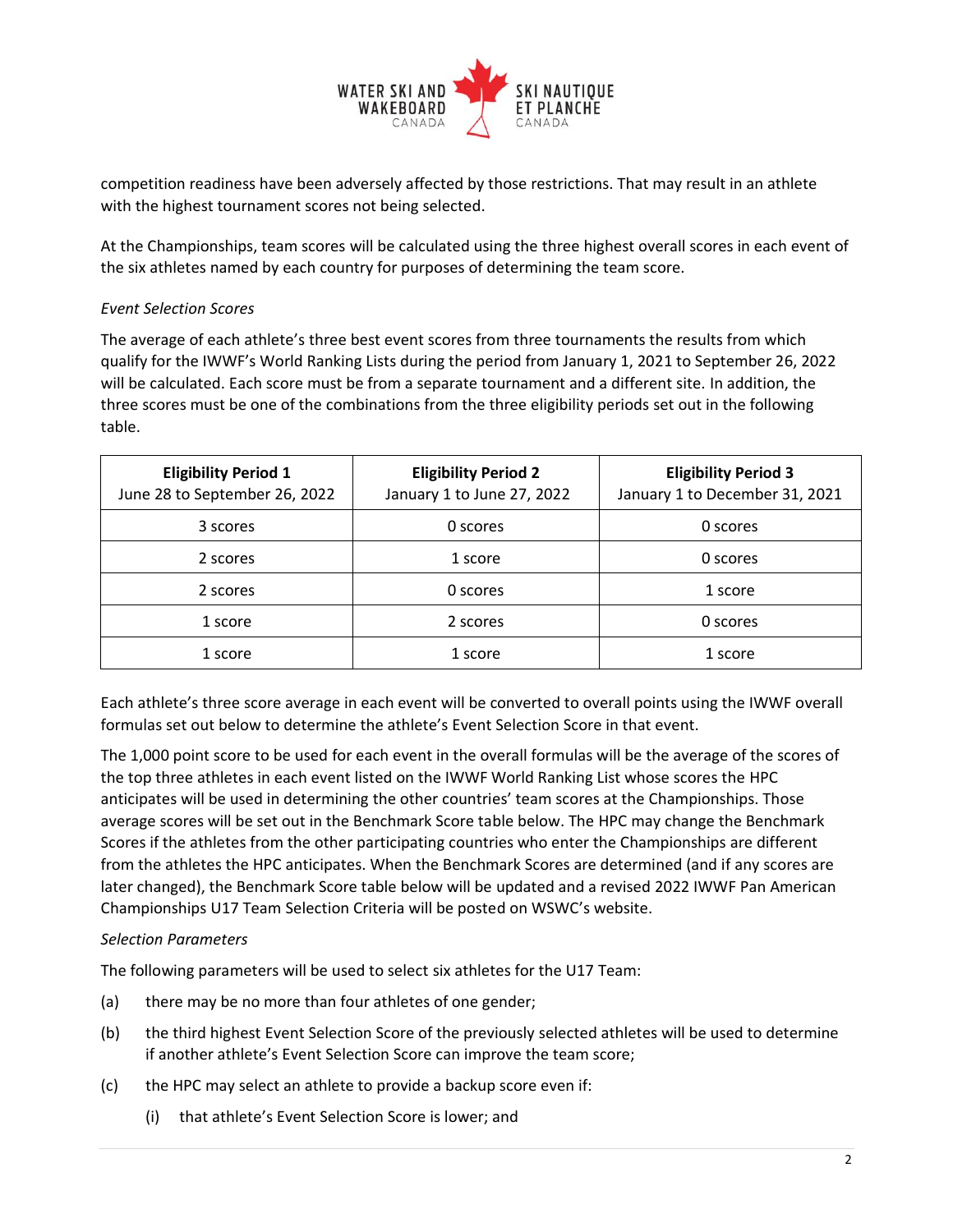

(ii) another unselected athlete's Event Selection Score is higher;

than the third highest Event Selection Score of the previously selected athletes.

#### *Selection of Alternates*

The HPC may name up to two alternates to the six athletes selected to the team based on the selection parameters above. The alternates may be selected at the time the six athletes are selected or may be selected at a later date.

## *Competition Readiness*

The HPC may disqualify an athlete from being considered for selection to the team or remove an athlete after selection if, due to illness, injury, lack of physical fitness or other reason affecting the athlete's ability to perform, the HPC believes it unlikely that the athlete will be able to perform at the Championships at a level consistent with the scores upon which the selection of the athlete to the team would be or was based. The HPC shall advise the affected athlete of its decision.

### *Code of Conduct*

The HPC may disqualify an athlete from being considered for selection to the team or remove an athlete after selection based on past or current behavior of the athlete that is inconsistent with WSWC's Code of Conduct. A copy of the Code of Conduct is available from WSWC upon request. The HPC shall advise the affected athlete of its decision.

## **Participant Contract**

Each athlete selected to the team must sign an Event Team Athlete Agreement that will obligate the athlete to adhere to all WSWC rules and regulations, including WSWC's Code of Conduct.

#### **Results Submission Deadline**

Each athlete must send (or have the tournament organizer send) to WSWC at info@wswc.ca a copy of the results for the entire tournament or a ratings sheet, in either case signed by the Chief of Competition or Chief Judge, from each tournament the scores from which an athlete wants to be used in the selection process. It is the athlete's responsibility to ensure that those results or sheets are received by WSWC by 4:00 p.m. EDT on September 27, 2022. However, the HPC may use tournament results posted on the internet if it believes the posted results to be credible.

## **Selection Date**

The HPC will complete the selection the team promptly following the September 27, 2022 results submission deadline and all selected athletes will be notified of the decision.

#### **Extenuating Circumstances**

If illness, injury or other extenuating circumstances prevent an athlete from competing in the required number of tournaments or adversely affect the athlete's performances, the HPC may make exceptions to the selection criteria. If an athlete wants the HPC to consider making an exception, the athlete must make a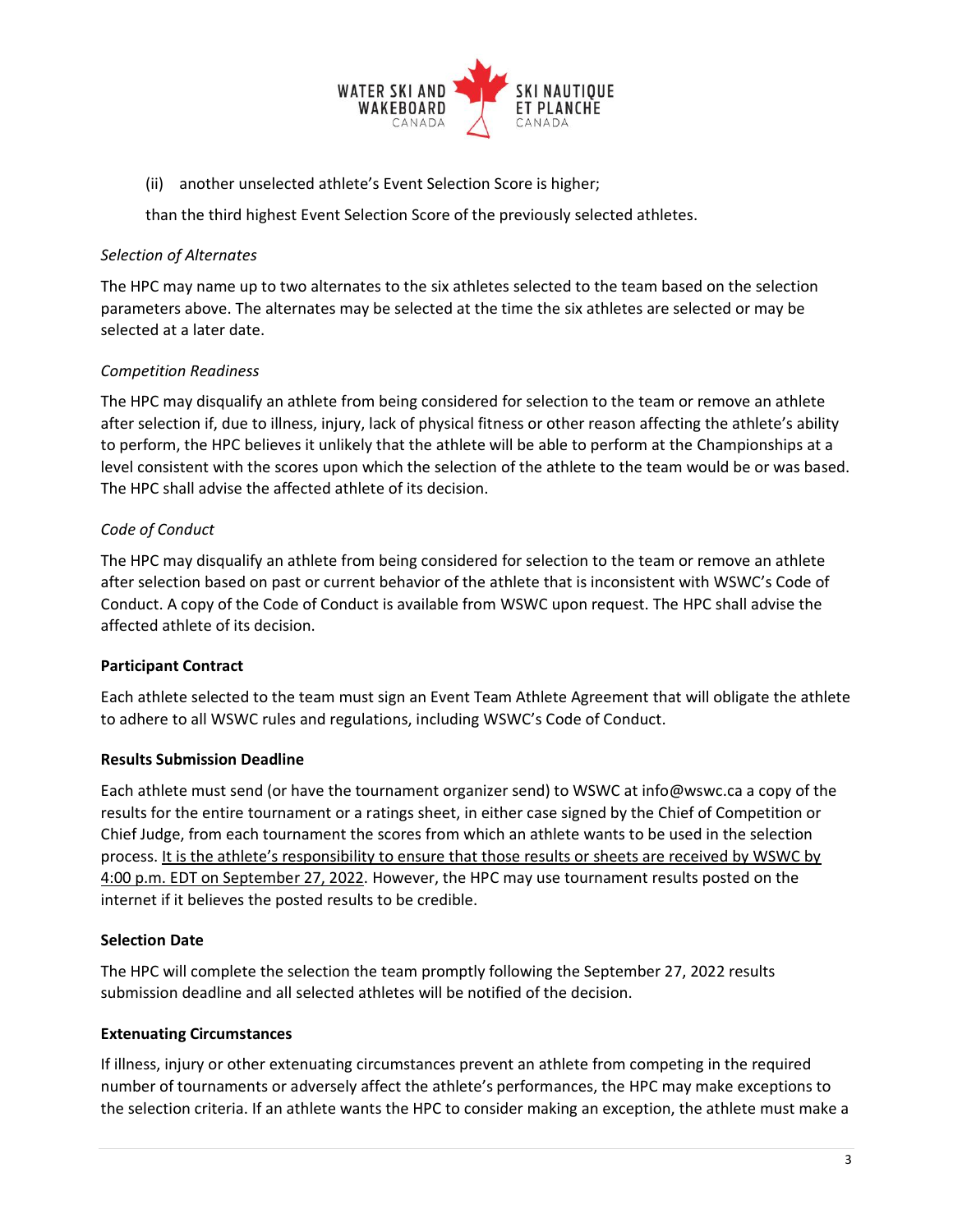

written submission to the HPC. The written submission must be received by WSWC at info@wswc.ca by no later than 4:00 p.m. EDT on August 8, 2022. Following receipt of the submission, the HPC may require additional information from the athlete. The HPC shall communicate its decision to all athletes who may be affected by the decision.

# **Appeals**

An athlete may appeal any decision made pursuant to this document. An appeal shall be made and dealt with in accordance with WSWC's Appeals Policy. A copy of the Appeals Policy is available from WSWC upon request and is posted on WSWC's website (www.wswc.ca).

As a result of the short period of time between the day on which the athletes to attend the Championships will be selected and the team's departure for the Championships, the normal timelines in the Appeal Policy for considering an appeal will have to be shortened in order for the appeal to be completed prior to the team's departure. An appeal should therefore be filed as soon as possible following the team's selection. An appeal filed too close to the team's departure may not be able to be completed before the team's departure.

| <b>IWWF Overall Formulas</b>   |                                                                  |                                                                                                                            |  |  |
|--------------------------------|------------------------------------------------------------------|----------------------------------------------------------------------------------------------------------------------------|--|--|
| Slalom <sup>1</sup> and Tricks | athlete's score x $1000 \div$ Benchmark Score                    |                                                                                                                            |  |  |
| Jump - Men                     | (athlete's score $-20$ ) x 1000 ÷ (Benchmark Score $-20$ )       |                                                                                                                            |  |  |
| Jump - Women                   | (athlete's score $-13$ ) x 1000 ÷ (Benchmark Score $-13$ )       |                                                                                                                            |  |  |
|                                | <sup>1</sup> Slalom scores are based on the IWWF scoring system: | complete $13 m = 36$ buoys<br>complete $12 m = 42$ buoys<br>complete $11.25 m = 48$ buoys<br>complete $10.75$ m = 54 buoys |  |  |

| <b>Benchmark Scores</b>                                          |            |               |                                                                                                                            |  |  |
|------------------------------------------------------------------|------------|---------------|----------------------------------------------------------------------------------------------------------------------------|--|--|
|                                                                  | Slalom $1$ | <b>Tricks</b> | Jump                                                                                                                       |  |  |
| Men                                                              | TBD        | TBD           | <b>TBD</b>                                                                                                                 |  |  |
| Women                                                            | TBD        | TBD           | <b>TBD</b>                                                                                                                 |  |  |
| <sup>1</sup> Slalom scores are based on the IWWF scoring system: |            |               | complete $13 m = 36$ buoys<br>complete $12 m = 42$ buoys<br>complete $11.25 m = 48$ buoys<br>complete $10.75$ m = 54 buoys |  |  |